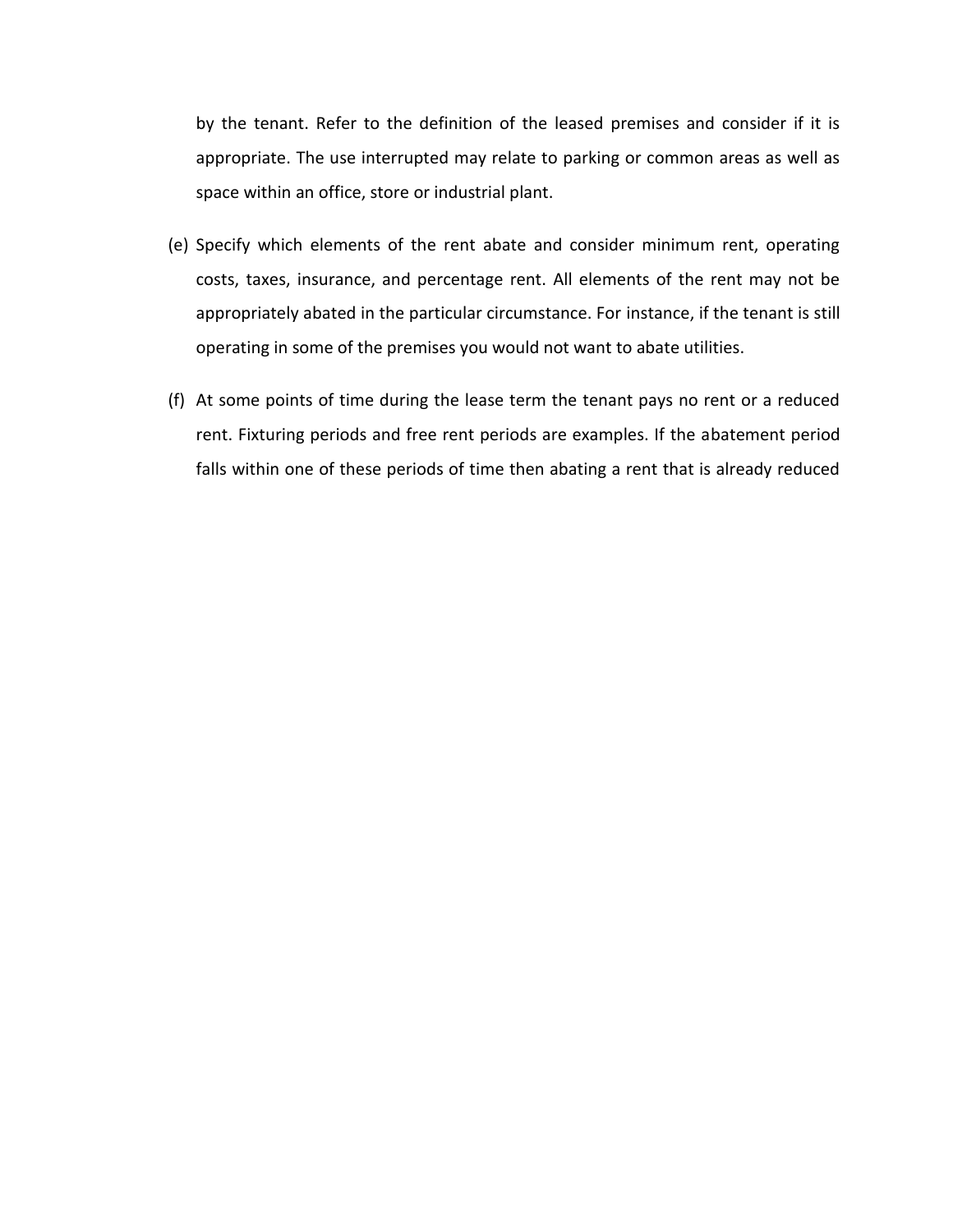#### 1. **It's only fair.**

Here we are talking about circumstances where something has occurred and there is agreement contained in the lease.

One thing that cannot be avoided is people have a moral sense of right and wrong. If one party has caused damage to another party by their actions there is an expectation that the offending party will pay for that damage. This sense of fairness extends to all parts of the negotiation including how tenants feel about paying rent in circumstances where they are not getting the full use of the premises.

(a) **Changes to the site plan, the common areas, the parking or the loading dock.** Leases are often explicit about the landlord's right to make whatever changes they like to the project. The lease often defines the project, shopping center or building as the buildings and facilities as they currently exist or might in the future be altered. As a result, the lease is silent as to any remedy in the event the landlord decides to or is required to make changes. The most obvious circumstance that comes to mind concerns separate standalone sites in shopping centers where there are drive-through businesses such as coffee shops and fast food restaurants. Visibility, access and driving patterns are key to the success of such locations and permanent changes to the physical layout of the site after the tenant has taken possession will often result in direct damages to the tenant's business. The appropriate remedy may be a general prohibition against making such changes but abatement of rent may be appropriate in the circumstance where the landlord must make the changes for some reason or is entitled to and elects to do so over the tenant's objection.

(b) **Maintenance, repair, replacements made by the landlord which may include the leased premises.** This circumstance would include the erection by the landlord of scaffolding and other obstructions which may negatively impact the visibility of the premises or the signage as well as temporary restrictions on the use of parking and loading facilities. Consideration should also be given to the time of year that these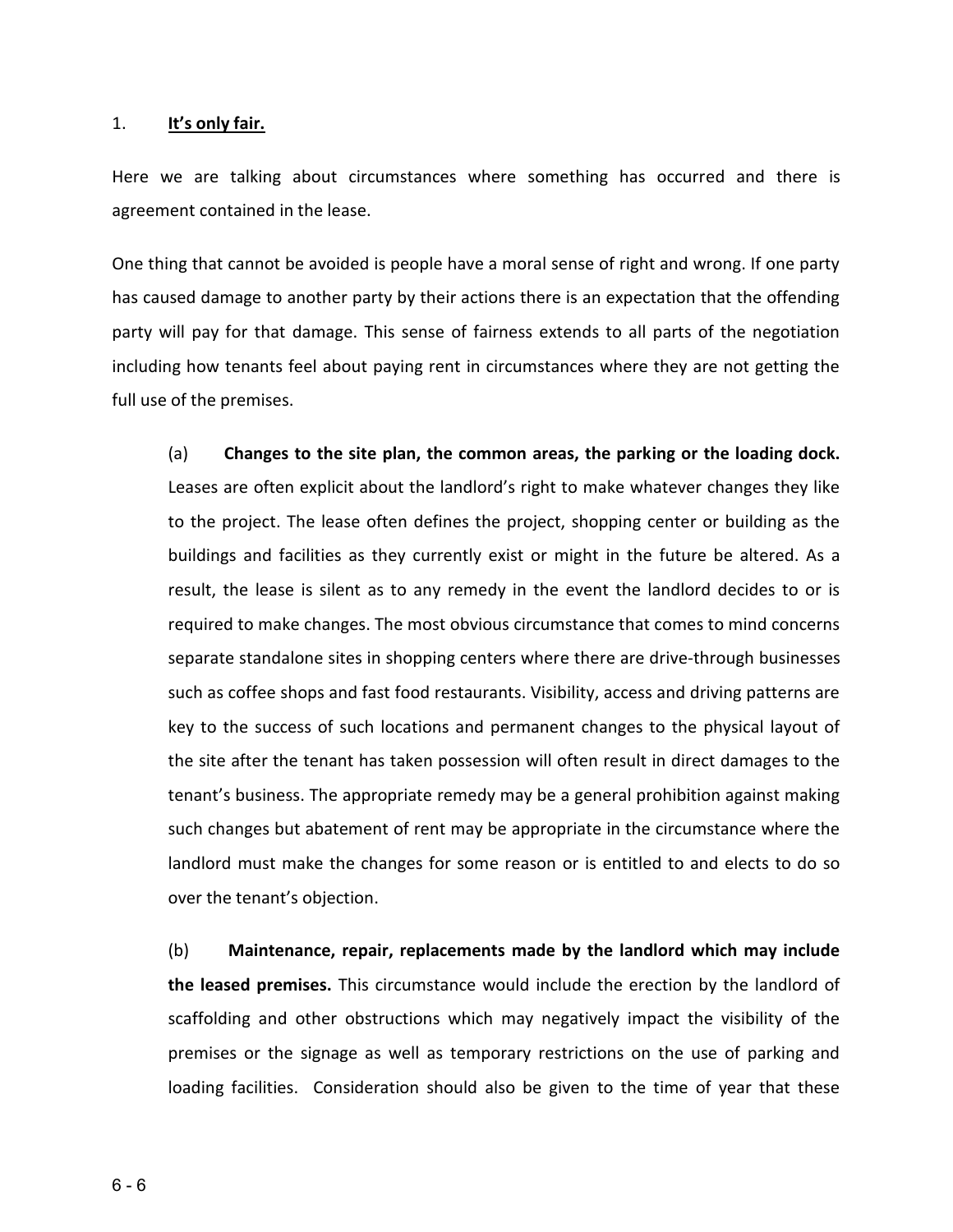types of things might occur and the retail tenant will want to avoid not only the obligation to pay rent but also the loss of revenue over the busy holiday season. An example of where this may become an issue is where the Landlord reserves the right (or the lease is silent) to restrict access to some or all of the parking lot for any number of reasons including seasonal displays and garden centres operated in the common areas and parking lots by other tenants.

The standard language found in many leases provides the landlord with the right to make alterations to the "lands", "shopping center", "building" and the "project", all of which definitions usually include the leased premises.

In many cases, the Landlord has no choice but to do the work as a result of its obligation to maintain, repair and replace the project. If the tenant does not include a restriction on the landlord's alteration rights and obligations to maintain, repair and replace, the tenant could find itself with less than it bargained for and paying full rent in circumstances where the business revenue is disrupted. The fact that the landlord must do the work does not rule out the possibility of abatement. They are not mutually exclusive. In these circumstances, other remedies that might be considered would be the right to cease to carry on business and after a certain period of time to terminate the lease.

(c) **Other access issues.** In buildings with multiple levels, the inability to access the upper floors as a result of maintenance and repair, damage, destruction or the failure of elevators and escalators could cause quite a problem for the tenant. This is another circumstance where, if the tenant and their counsel think about it, their assumption would be that there is elevator service to all of the floors in the building at all times save and except on a temporary basis as a result of an emergency or regular maintenance. If you don't put it in the lease, you don't get it.

(d) **Failure of the landlord to maintain, repair and/or replace some or all of the premises, the common areas and facilities**. Abatement of rent could be negotiated in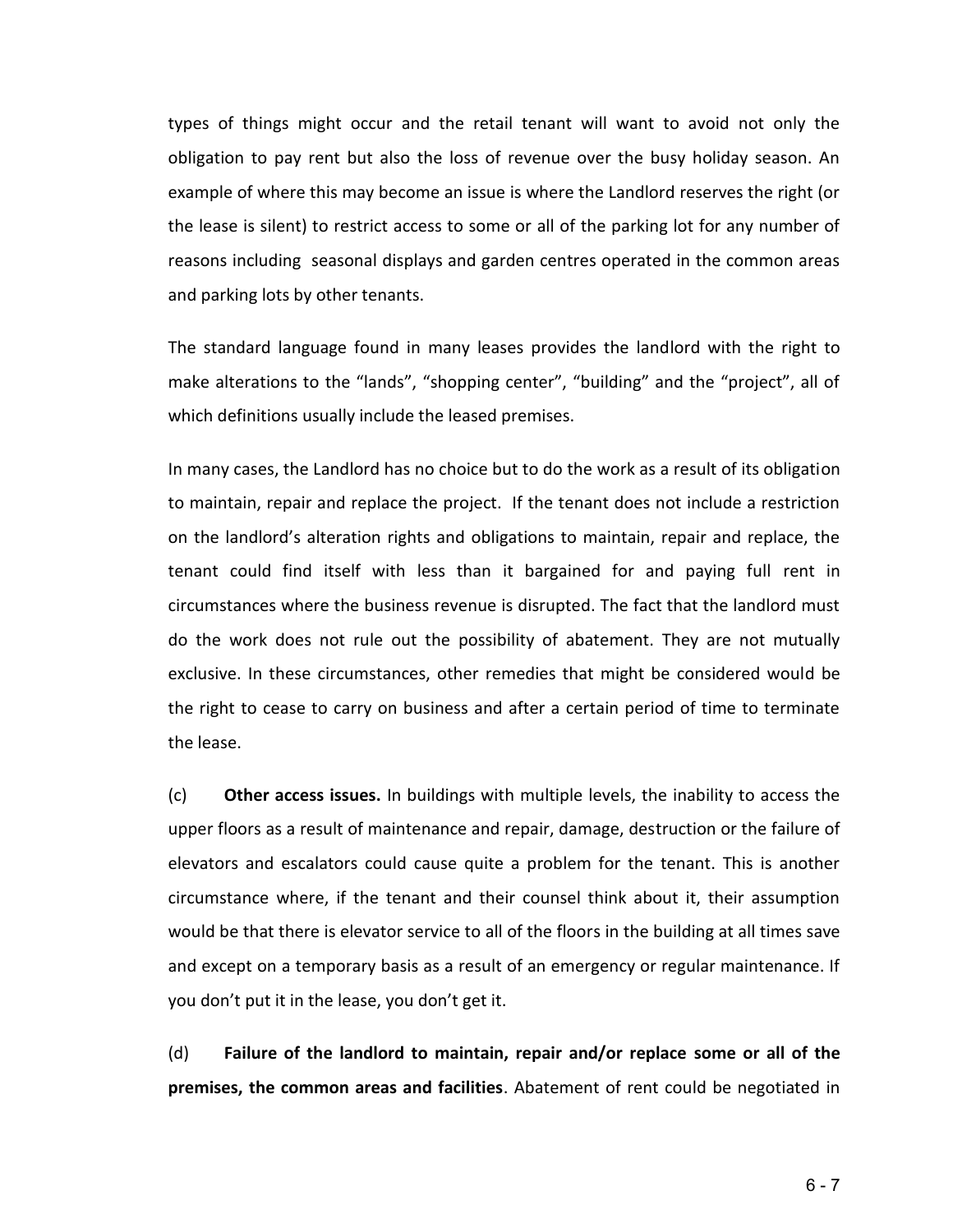this circumstance depending on the level of interference with the tenant's use of the leased premises. This is a difficult circumstance because, if the tenant does not have a self-help right, it has no effective remedy other than to sue the landlord. Even if the tenant has the right to remedy a circumstance created by the landlord's failure to maintain, repair or replace, the self-help right is usually limited to fixing defects exclusively in the leased premises.

(e) **Acts of the landlord amounting to an eviction.** Tenants are bound to pay rent for the entire term of the lease, without abatement, set-off or suspension, unless there is an agreement to the contrary, or acts of the landlord amounting to an eviction occur.<sup>2</sup> Acts amounting to an eviction are acts of a "grave and permanent character done by the landlord with the intention of depriving the tenant of the enjoyment of the demised premises".<sup>3</sup>

(f) **Breach of the covenant of quiet enjoyment.** Courts have previously awarded rent abatement where the tenant has established that the landlord has breached the covenant of quiet enjoyment. In order to establish a breach of the covenant of quiet enjoyment, the tenant must show that the ordinary and lawful enjoyment of the demised premises is substantially interfered with by the acts of the landlord. The interference must be of a grave and permanent nature, and must constitute a serious interference with the tenant's exercise of its right of possession.<sup>4</sup>

*DMX Plastics Ltd v Misco Holdings Inc* illustrates the factors taken into account by the Courts in such a situation.<sup>5</sup> DMX leased a commercial property from Misco for a 10 year term to use for processing polyethylene products, producing drainage products and recycling plastics. The roof of the premises had recurring leaking problems, which the landlord had chosen to fix by patching, contrary to expert advice indicating that the roof had to be replaced in its entirety.<sup>6</sup>

At one point the roof started leaking so severely that it looked as if it was raining indoors. The tenant felt that it was not safe for his staff to continue work on the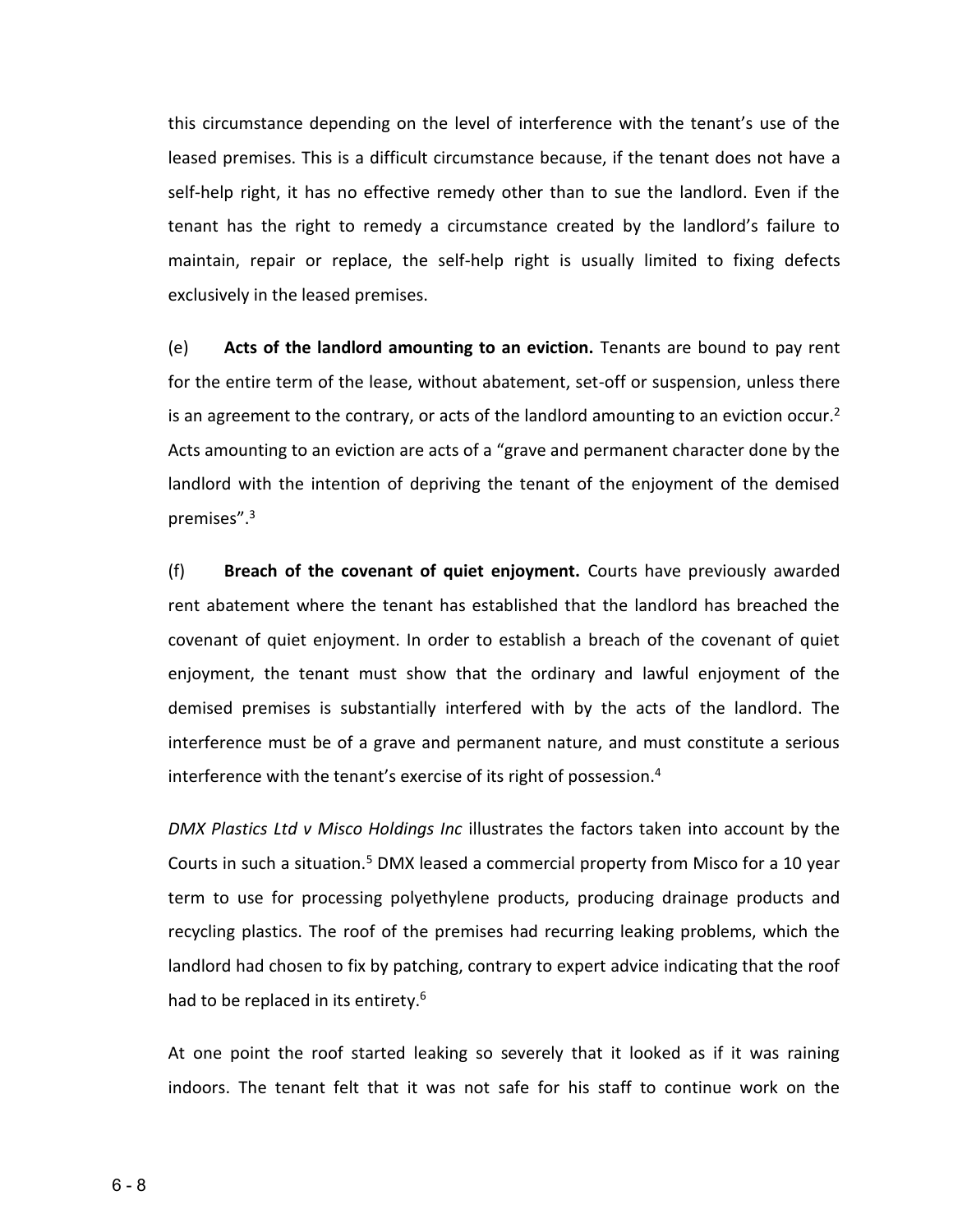premises and decided to shut down operations. The Ministry of Labour issued a stop work order.<sup>7</sup>

The Court found that the landlord breached the covenant of quiet enjoyment. The ongoing leaks in the roof caused a serious and substantial interference with the tenant's use and enjoyment of the premises, and had a significant impact on the tenant's ability to carry on its business. The landlord failed to remedy its breach, causing the tenant to move from one part of the building to another at great expense. The tenant was entitled to an abatement of rent of 50% for the relevant time period. $8<sup>8</sup>$ 

In determining the actual abatement amount, the Court noted that "there is no magic formula." Relevant factors include the amount of rent, the age and general condition of the premises, the nature and degree of non-repair and its duration, efforts of the landlord to inspect, the co-operation or otherwise of the tenant in that regard, and the efforts made by the landlord to rectify the defect.<sup>9</sup>

Other decisions suggest that the landlord's covenant of quiet enjoyment may also be breached when a tenant's right to quiet enjoyment of the premises is substantially interfered with by another tenant. In *MNT Holdings Ltd v Bellano Ceramic Tile Co*, <sup>10</sup> the tenant was entitled to rent abatement for two months because they were not able to enjoy the benefit they were entitled to expect in return for the payment of rent as a result of a neighbouring subletting tenant.<sup>11</sup> The neighbouring tenant used the premises as a construction site for movie sets and caused constant noise, dust and odour.<sup>12</sup> The Court held that the landlord was obliged to consider whether the proposed new tenants would represent a substantial interference with the tenant's right of quiet enjoyment of the premises. The landlord gave little or no consideration to the issue when they agreed to sublease the premises.<sup>13</sup>

# 2. **If we had thought about it, it would have been part of the deal.**

It is always a challenge to limit the detail in a commercial lease. The parties rarely have the patience or the money to negotiate every possible situation. We have to consider how parties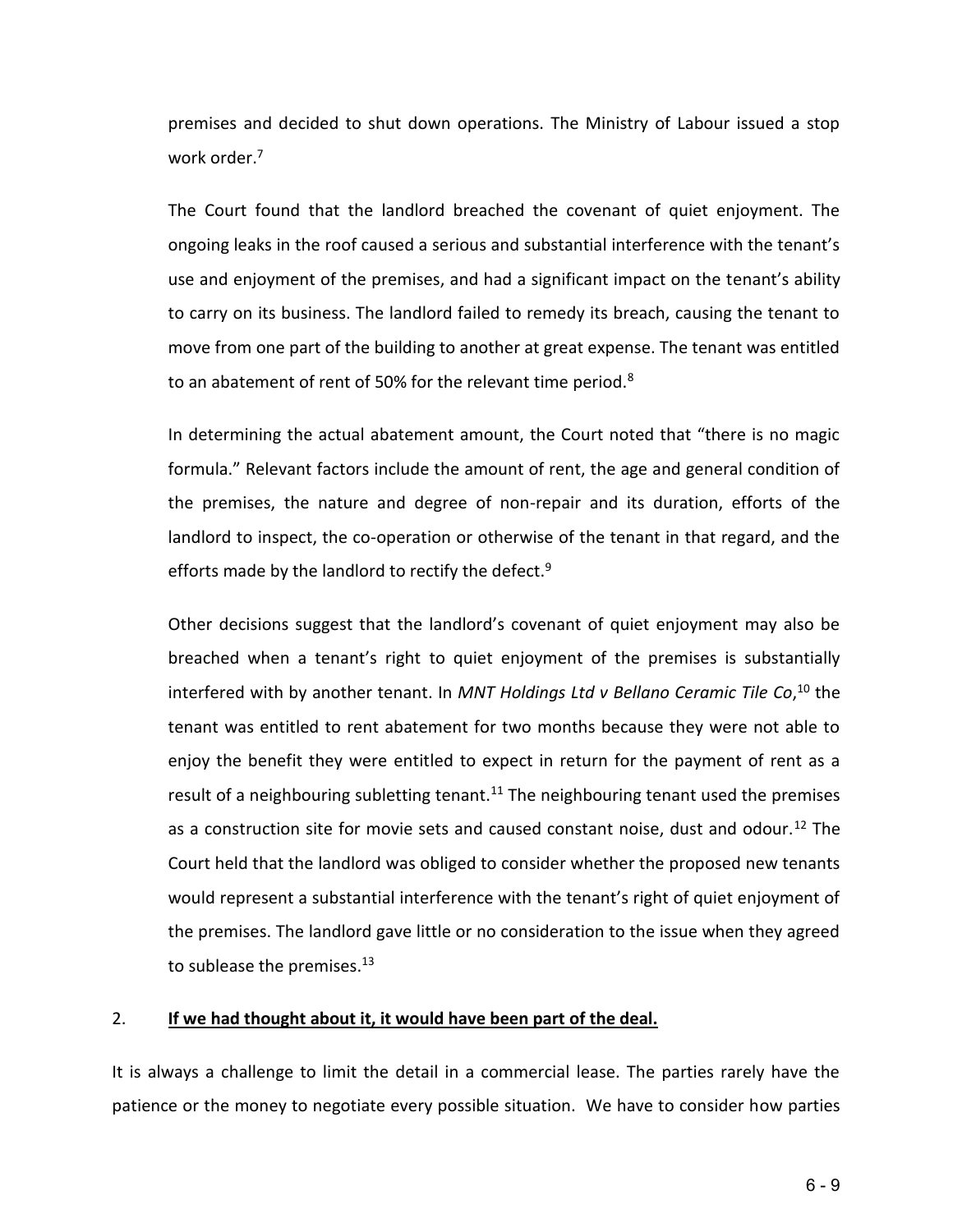to a lease think about the negotiation. After they have dealt with location, the next thing they direct their minds to is the rent. As you work your way through the lease everything relates back to the rent. After all, the amount of rent that is paid is based upon the suitability of the location for the particular purpose. Abatement is a bit of a misnomer. It is not really a reduction in rent so much as a determination as to what the appropriate rent is in the circumstances. This is an important distinction when you are negotiating or interpreting the lease. Landlords will often resort to the claim that an abatement of rent is in fact a penalty and should not be enforced as a matter of law. However, if it is expressly stated not to be a penalty or is stated as an alternative rent then the interpretation of the lease should give rise to the true intent of the parties which is to have the tenant pay different rental amounts in different circumstances.<sup>14</sup>

(a) **Co-tenancy requirements.** Co-tenancy provisions in a lease provide that if the occupancy levels in the project fall below certain levels, then there should be a reduction in rent. This is a situation which calls for the determination of the *appropriate* amount of rent payable by the tenant when the co-tenancy requirement is not met. This is usually drafted as a form of abatement of rent during the period of the co-tenancy requirements failure. In truth, it is alternative rental rates for different occupancy levels in the project.

(b) **Landlord does not complete its work.** If asked, the tenant would probably conclude that it should not pay rent until all of the covenants of the landlord respecting renovation and the landlord's work in the premises and the project are completed. Often there is a discussion about whether to use "substantial completion" rather than "complete in all respects" before the abatement right is triggered. However, there are probably certain absolutely necessary elements of the landlord's work which, if they are not completed, will have a substantial negative impact on the tenant's ability to commence its own work or use the leased premises to its full advantage. Examples could include where the landlord is installing an elevator but the elevator installation is not complete when the tenant is supposed to begin its work. In that circumstance, the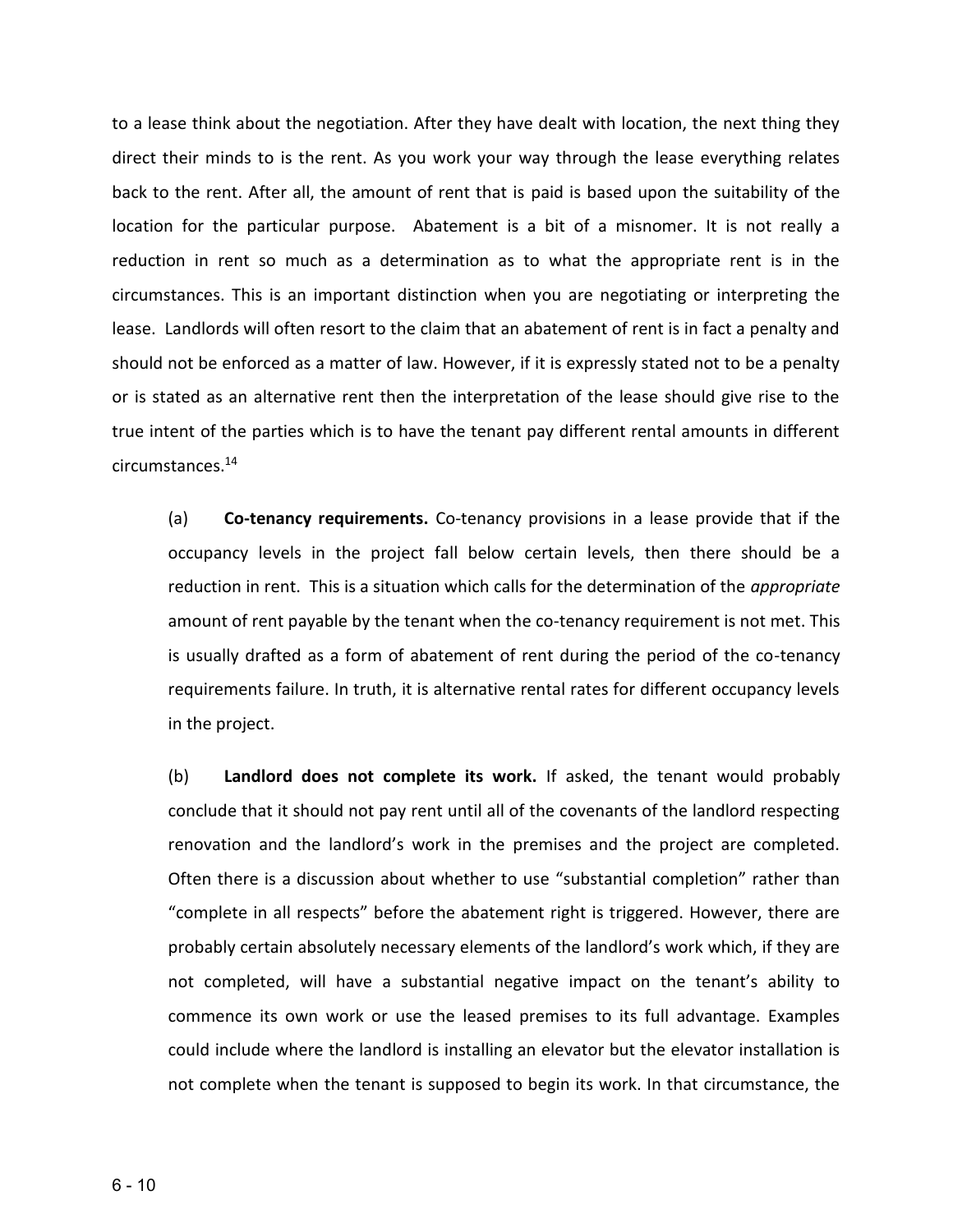tenant's contractors may not be able to access the premises. Sometimes negotiations for landlord's work extend beyond the leased premises and include renovations of common areas such as the building lobby, the parking, the elevators and the hallways in accordance with agreed plans. If this additional work to the common area is not also completed by an agreed date then an abatement may be appropriate and later a claim for damages can be added.

(c) **Damage and destruction.** Absent an agreement to the contrary, damage or destruction of the premises does not give rise to the right to an abatement of rent unless the lease is created under the *Short Form of Leases Act* (discussed below). Leases often contain a clause that stipulates that in the event of destruction or significant damage to the premises, rent will abate for the time period for which the premises are not usable by the tenant.

Damage and destruction is the one circumstance where the parties would expect to have insurance. The insurance considerations elsewhere in this article impact whether or not you also negotiate abatement of rent.

(d) **Environmental contamination.** Abatement of rent may not be a sufficient remedy in circumstances where there is environmental contamination. Very often leases will be drafted to provide that there shall be no remedy in the case of contamination so long as the contaminant is contained in accordance with environmental laws and does not exceed limits allowable for the particular use. However, it may be that by virtue of the nature of the tenant's business, the tenant would not continue to carry on business from some or all of the premises in the particular circumstances. Abatement of rent may be appropriate for the duration of any temporary remediation work. In some cases, it may be that abatement is not the appropriate or sole remedy and that after certain period of time the tenant should be permitted to terminate.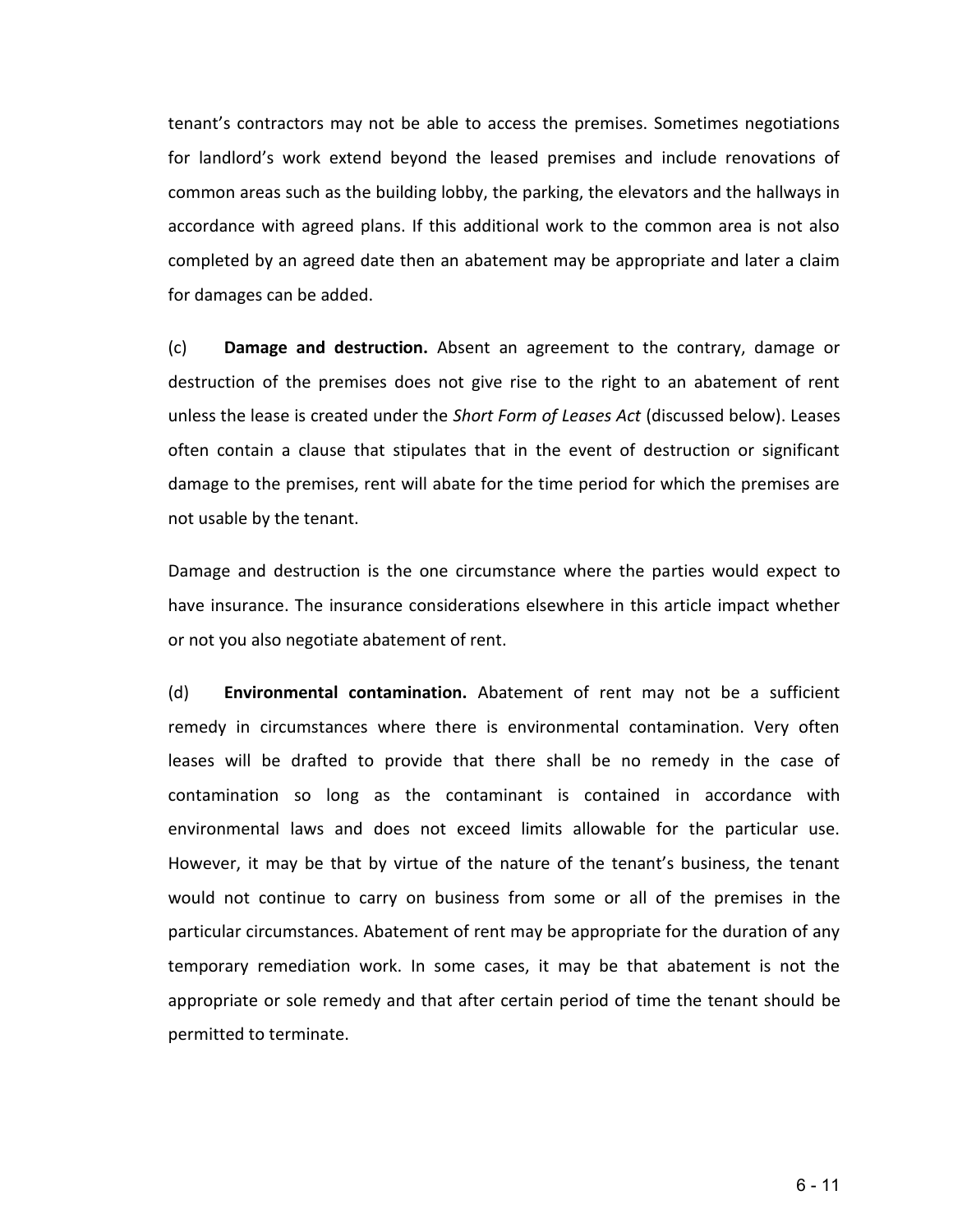It is not possible to purchase insurance to respond to a loss due to known, pre-existing, environmental conditions. Pollution and contamination exclusions are common in commercial general liability insurance policies and commercial property policies. If pollution or contamination are potential risks on the property, it is prudent to investigate purchasing extensions of coverage for pollution related losses, although it is noted such coverage is often subject to lower limits and significant premiums.

#### 3. **Circumstances created by third parties.**

Certain circumstances in which abatement of rent may be considered are created by third parties. These circumstances include:

(a) **Access restrictions to the project.** If the city adjusts the street access to a retail shopping center or if the loading access from an alley is closed off, the traffic flow and cost of making deliveries for the tenant may be affected rather dramatically. In that context, the value of the premises to the tenant is less. If you anticipate this possibility in the lease, you can negotiate the right to a proportionate abatement.

(b) **Ability to carry on the proposed use or some part of the proposed use.** This is one that comes up more often than you think, especially in industrial commercial settings where the tenant determines that the premises is ideal for all sorts of reasons but it turns out that the premises cannot be used for the proposed use due to by-law and zoning restrictions. In most negotiations, it is buyer beware. However, if the premises are being marketed for the use, it is not unusual or unreasonable for the tenant to ask the landlord to represent that the proposed uses are permitted. It is also prudent for the tenant to make inquiries or instruct their legal counsel to review the permitted uses under the local bylaws. Anticipating future changes, the tenant may negotiate an abatement of rent in the event that some aspect of its use may at a future date be prohibited or restricted.<sup>15</sup>

(c) **Expropriation:** This is a clause that most parties do not pay much attention to. However, it is possible that some or all of the shopping center or building is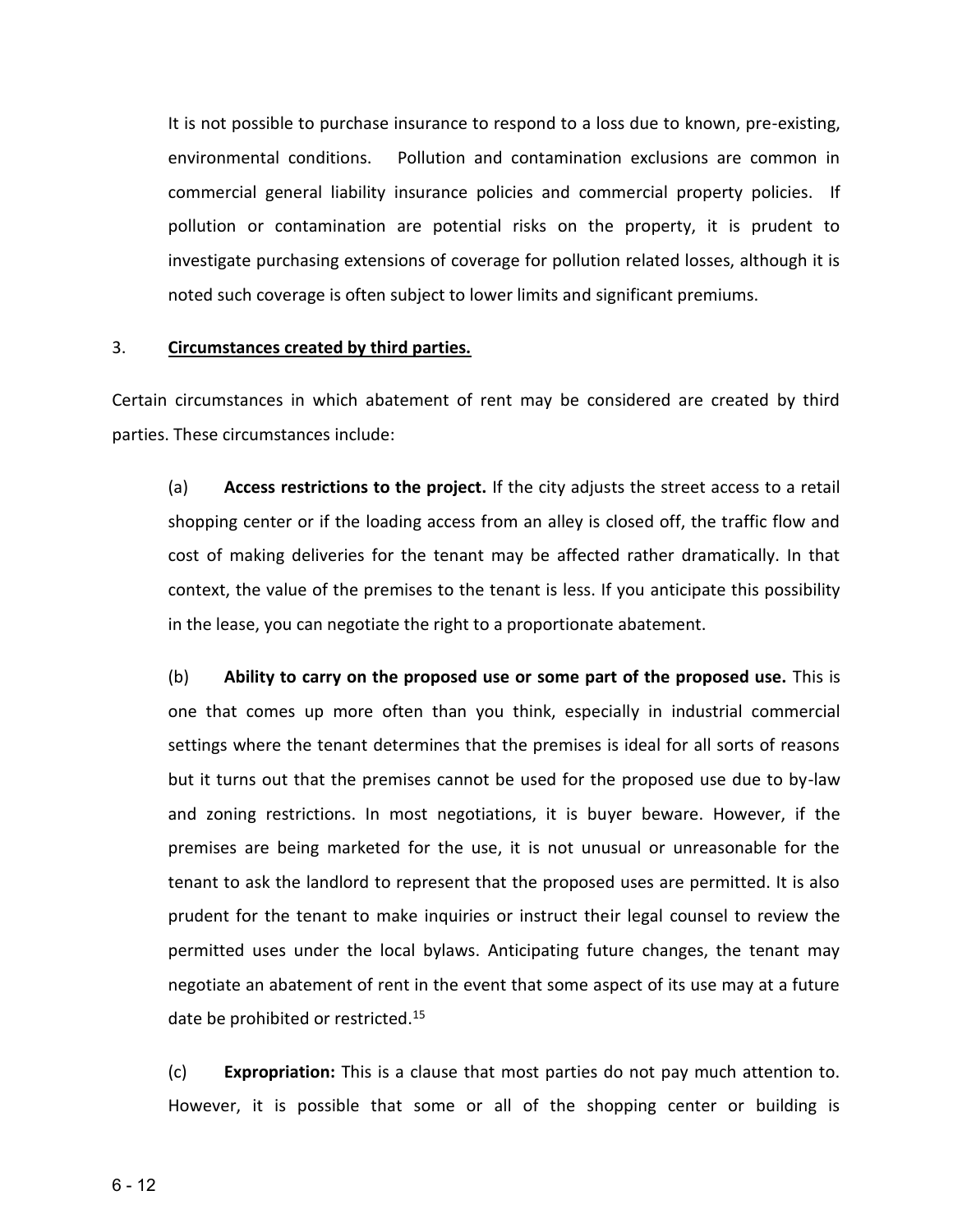expropriated. Depending upon the extent of the expropriation and whether or not the leased premises are included, it could have a significant direct or indirect impact on the use of the leased premises.<sup>16</sup> Most expropriation clauses will provide for a proportionate reduction in rent to the extent that the leased premises or a portion of it is included in the expropriation. Consider the case where a tenant was leasing an entire building consisting of approximately 15,000 square feet of office space as well as a rather large parking lot which surrounded the building. The tenant was a trucking company and needed the parking lot for their trucks. How do you determine the proportionate reduction in the circumstance where part of the parking lot is expropriated but the building is left untouched? The tenant may be of the view that the parking lot was just as important, or more important, than the offices because it needed a place to park its trucks. The lease in that case referred only to the impact on area of the office premises for the purposes of determining the proportionate share reduction in rent and it had to be renegotiated.

(d) **The President moves in next door.** Some things are unacceptable, uninsurable, unbelievable and not negotiable. Consider the case of the tenants occupying prime street front locations on Fifth Avenue in New York City in 2016 and 2017 when the candidate for President of the United States decided to set up shop next door. The combination of crowds and security exclusion zones seriously damaged their businesses. If they had thought about it ahead of time, they would have negotiated abatements. This is the type of scenario that takes into account all of the different types of considerations that we are discussing in this paper but is so rare it would not come up.<sup>17</sup>

In some cases where there are actions of civil authorities that interfere with the business of the tenant, the tenant can obtain insurance coverage as an extension of its property insurance. However, it usually requires that the order barring access to the property be a direct result of damage to the insured property or neighbouring properties. This coverage usually has a waiting period (3 days is typical) and lasts only for short periods (2 weeks is typical).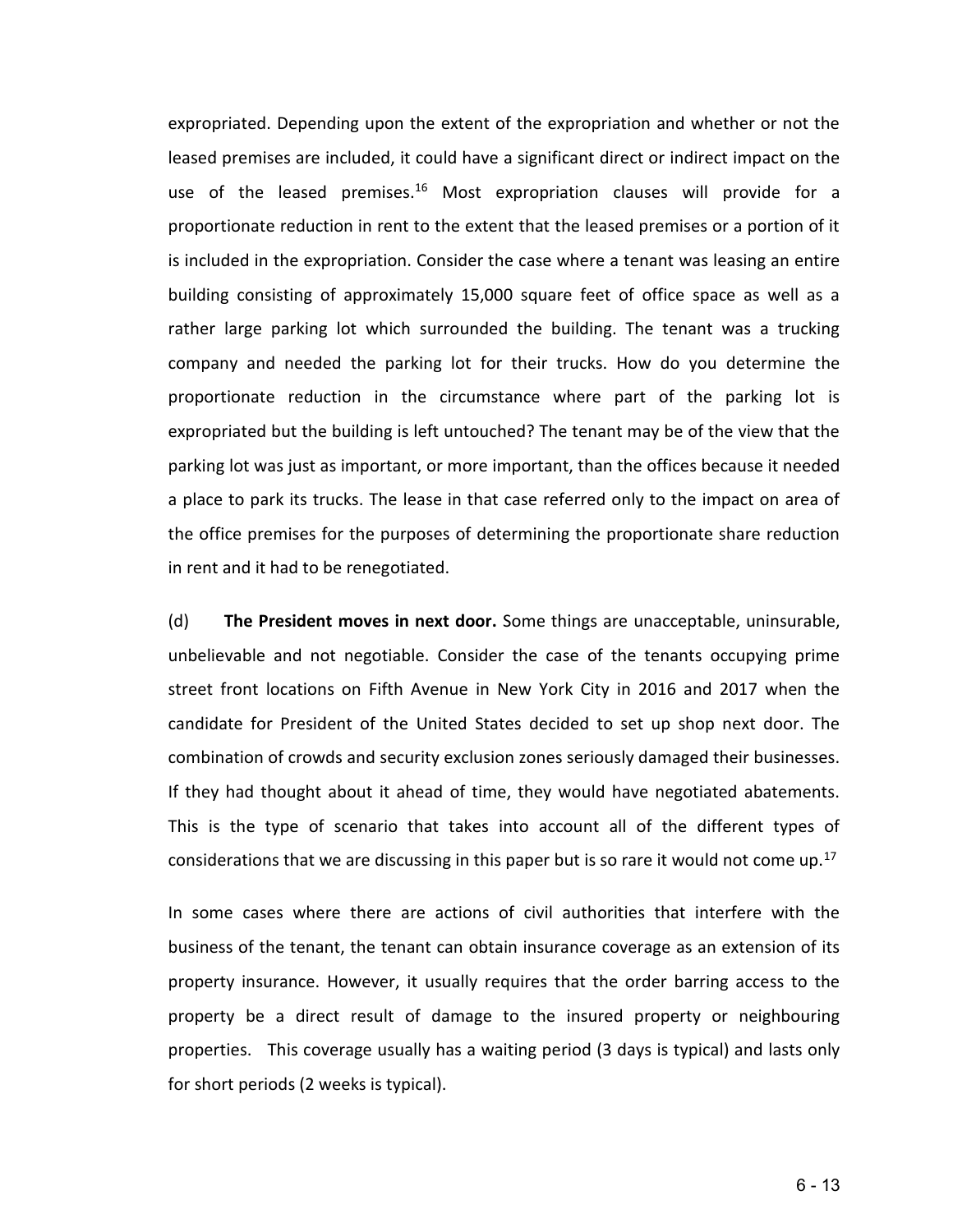#### 4. **Acts of God.**

As they say, we may plan but God has plans of his own. Again, one thing that cannot be avoided is people having a moral sense of right and wrong so that if one party has caused damage to another party by their actions there is an expectation that the offending party will pay for that damage. However, a truly benevolent God treats everybody the same and Acts of God impact the landlord as much as they do the tenant. That is why God-fearing people invented insurance. Therefore, perhaps neither the landlord nor the tenant should be responsible to the other for acts of God and abatement of rent without insurance coverage is not going to be acceptable.

(a) **Fire and other casualties.** This is the most obvious risk and is usually contemplated in all leases. The lease terms will address circumstances where the leased premises or the project are damaged by fire, water, and the weather. In more extreme cases, it may go on to deal with earthquake and other more extreme circumstances which are often excluded in standard commercial property insurance policies and must be purchased separately.

(b) **The failure of utilities.** Do you wonder what would happen to our technological world if the electricity goes out? Without electricity, gas or water many businesses could not carry on. Modern-day definitions of utilities often include fiber-optic cable and access to the Internet. However, very few leases require the landlord to provide utilities as a service as opposed to making utilities supplied by third parties available at the premises. Also, in our experience few leases provide for an abatement of rent in these circumstances. Part of the solution is to arrange property and business interruption insurance against these risks.

(c) **Riots, emergency and civil unrest.** In Toronto we remember the G20 Summit in 2010 and the impact it had on downtown businesses. Not only was a large portion of the downtown fenced off but large crowds did some damage to a number of businesses. For several days retailers' customers were unable to easily access the stores. At a certain point, stores had to be closed for fear of damage being done. SARS had an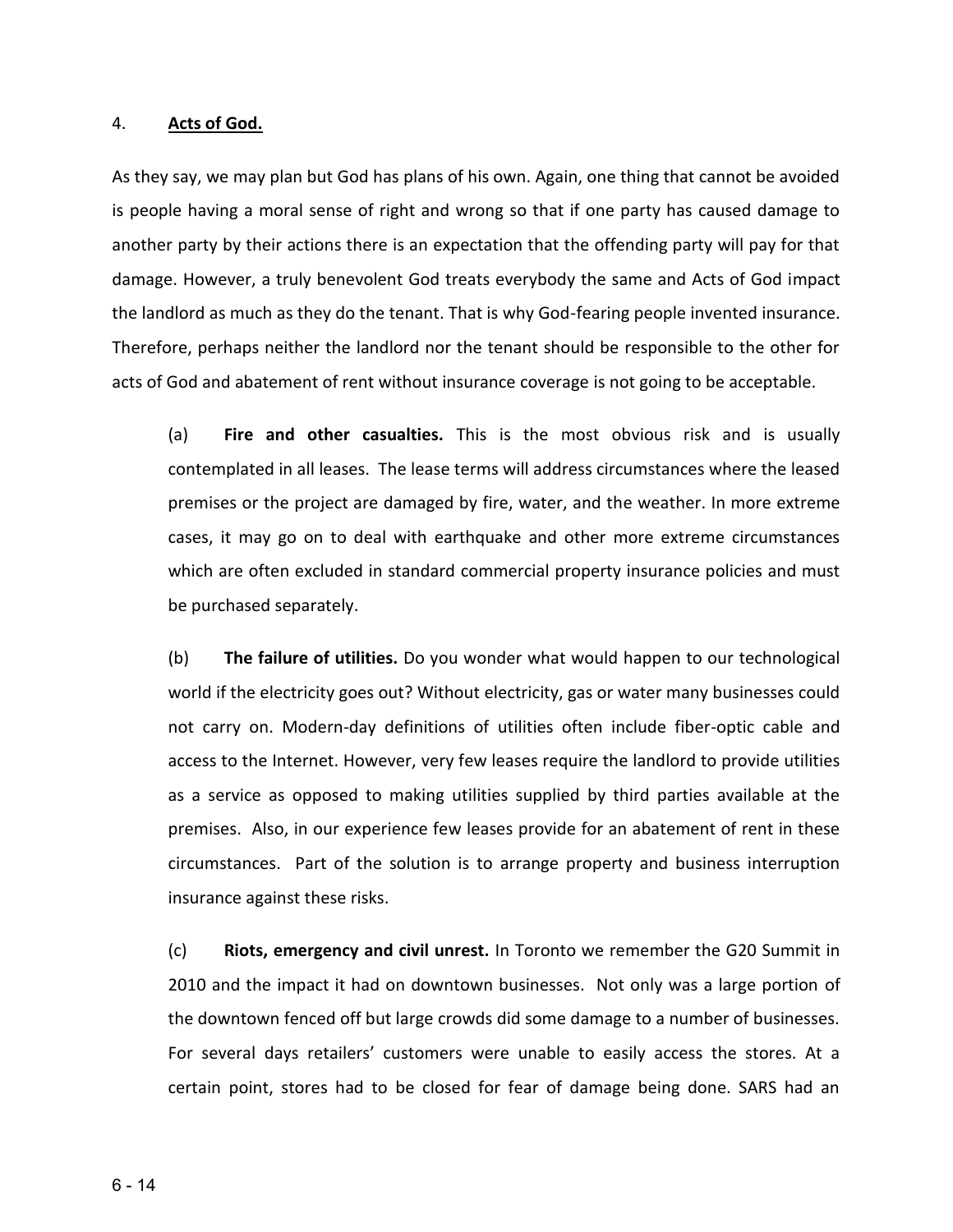impact on tourism in 2004 and coffee shops and other businesses contained within hospitals were closed to everyone except staff and patients. These are all circumstances where the tenant would not want to pay full rent unless insurance covered the expense.

# 5. **Statutory rights of abatement under the** *Short Form of Leases Act***<sup>18</sup>**

Some leases are stated to be pursuant to the *Short Form of Leases Act*. If that is the case and the appropriate proviso is included in the lease, then pursuant to Schedule B of the legislation, the following provisions are incorporated into the lease:

*Provided, and it is hereby expressly agreed, that in case the premises hereby demised or any part thereof shall, at any time during the said term, be burned down or damaged by fire, lightning or tempest so as to render the same unfit for the purposes of the said lessee, then and so often as the same shall happen, the rent hereby reserved, or a proportionate part thereof, according to the nature and extent of the injuries sustained shall abate, and all or any remedies for recovery of said rent or such proportionate part thereof shall be suspended until the said premises shall have been rebuilt or made fit for the purposes of the said lessee.<sup>19</sup>*

This provision was addressed in an old Ontario case, *Noble Scott Ltd v Murray*. <sup>20</sup> The case is interesting from a couple of perspectives including the reference to the *Short Forms of Leases Act*. The plaintiffs (landlord) demised the third storey of a building, "together with the reasonable use in common with others entitled thereto of the elevator leading to said premises for the purpose of carrying freight only".

A fire destroyed the elevator and damaged part of the premises and the building generally. The plaintiffs promptly restored the building, but the replacement of the elevator took some time. The plaintiffs entered a contract to replace the elevator without delay, and the work started shortly after and was carried out diligently. The plaintiffs sued for rent arrears, as the defendants had stopped paying rent.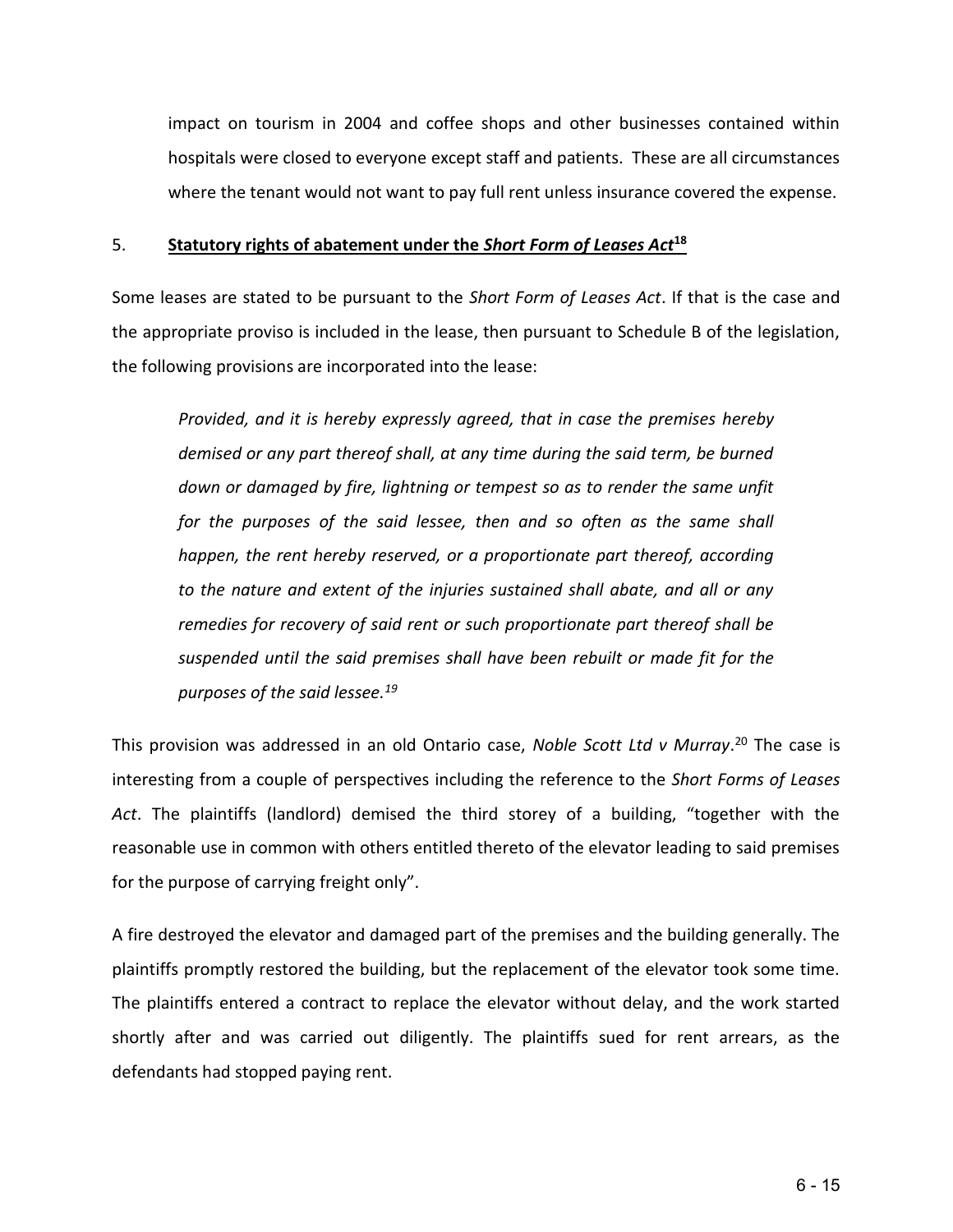The Court addressed the issue of abatement with reference to the provisions of the *Short Forms of Leases Act* noted above. The lease contained the ordinary short form proviso that in case of fire, rent shall cease until the premises are rebuilt. The Court held that the elevator was not part of the premises demised by the lease. There was no right to abatement of rent on account of the interruption of the service. The defendants were liable for the rent for which the plaintiffs sued.

# **THE THINGS THAT CAN BE INSURED**

Obtaining proper insurance will offset or mitigate many of the losses that might be sustained by landlord or tenant after unanticipated damages to the premises or interruptions to business activities. It may also render unnecessary the need for abatement of rent. The most significant types of insurance:

> (a) **Property Insurance** - typically you expect a landlord to insure the building and its improvements; while the tenant insures its own personal property and tenant's improvements. This is a "first party" policy, meaning the insurance company pays the loss directly to the named insured, or to those designated as loss payees. Even where a lease provides that the tenant is to secure whole building insurance the landlord is well-advised to purchase contingent or excess insurance. If a tenant goes bankrupt or fails to pay the premiums, the landlord could be left uninsured. A contingent policy protects against that risk.

> (b) **Boiler and Machinery Insurance** – this is a specialized form of property insurance, to address issues like mechanical breakdown in heating or electrical systems. The coverage can be purchased by either tenant or landlord, depending on the circumstances.

> (c) **Liability Insurance** - modern terminology is "commercial general liability" or "CGL" insurance, but older precedents still use the terms public liability insurance or comprehensive general liability insurance. The terminology of the CGL is nearly universal in the insurance industry and is the preferred term in lease agreements.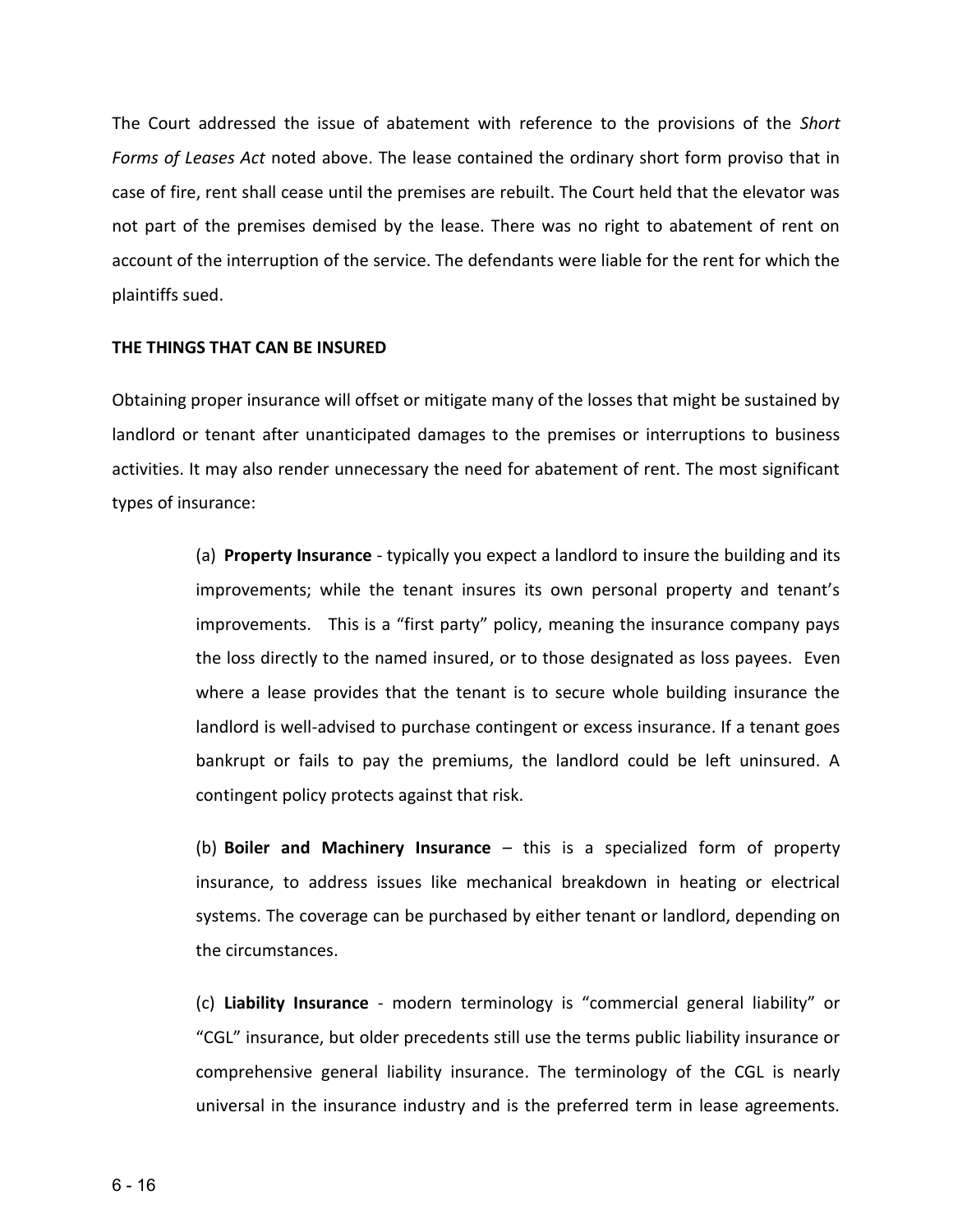This insurance covers the risk of harm to other people caused by the policyholder's negligence.

 (d) **Business Interruption Insurance** - this insures against the possibility that a loss prevents the business from operating and earning income at its pre-loss level. This can (and probably should) be purchased by the tenant and the landlord for their own interests. A tenant's policy may provide for the payment of rent during a period of interruption, thereby protecting the landlord's interest, but the landlord should still have contingent coverage in the event the tenant's policy does not respond.

### **FEATURES OF BUSINESS INTERRUPTION INSURANCE**

Business interruption insurance should form a part of the insurance package for both landlord and tenant. A proper combination of insurance and lease provisions can help ensure the continuation of rent payments in the event of an unexpected loss causing the suspension of the business operations or causing additional expenses to be incurred.

Like first party property insurance, business interruption policies require a connection to a direct physical loss to the described premises. For a tenant, this means some care has to be taken in defining the described premises, in order to avoid arguments that damage to the remainder of the building does not trigger this coverage. A landlord's insurance will typically be net of any recoveries from other sources, such as the tenant actually paying the rent.

The requirement of physical and direct loss to property limits the business interruption coverage. Some things cannot be insured against. For example, neighbouring construction blocking access to the building is not an insurable risk. However, if that construction damages the building, any interruption may be covered.

The importance of both the landlord and tenant having business interruption insurance is demonstrated in a recent Ontario Court of Appeal decision: *2224981 Ontario Inc v Intact*  Insurance Company.<sup>21</sup> In that case a fire largely destroyed the premises. The lease did not provide for an abatement of rent in the circumstances and the tenant simply stopped paying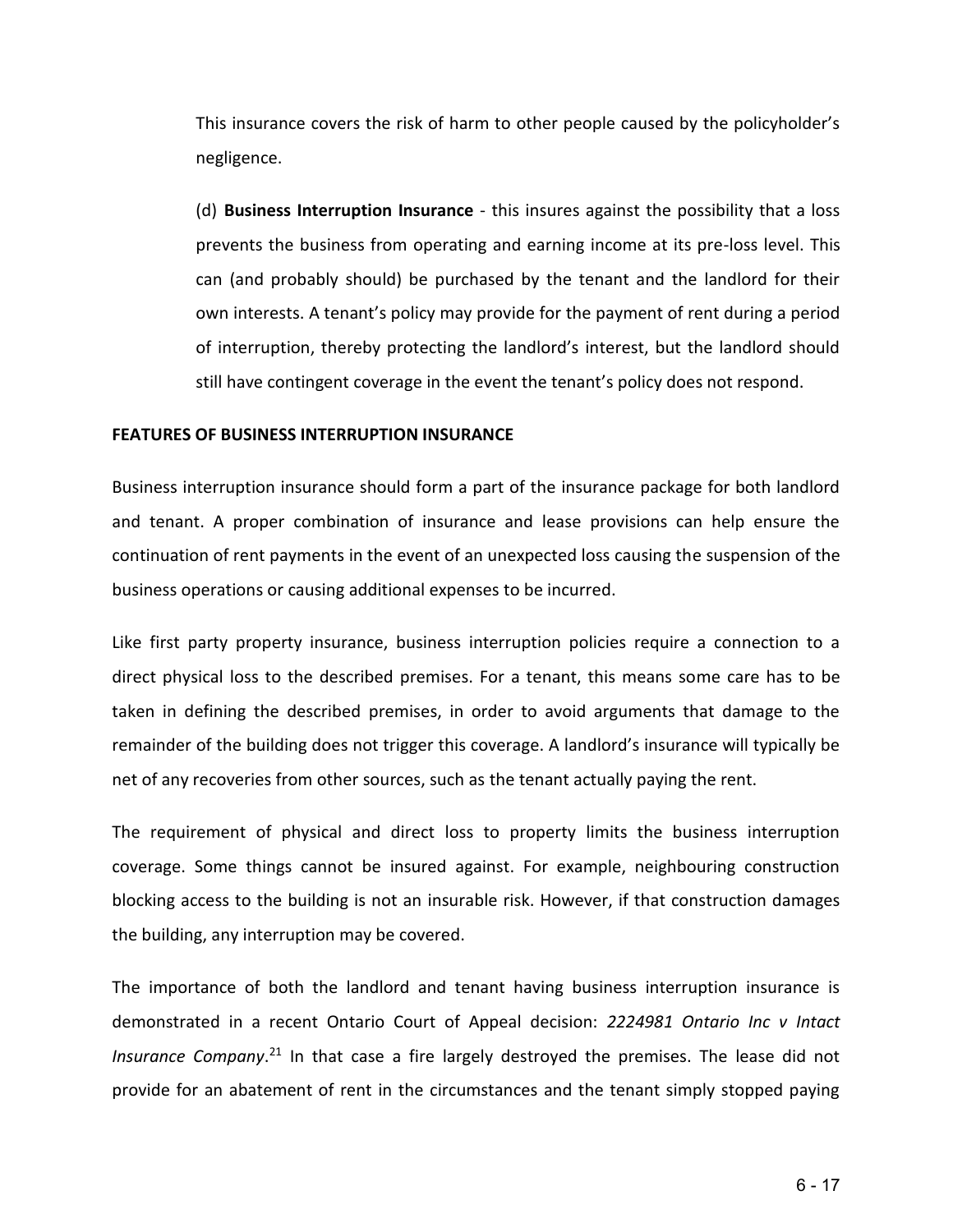the rent. The landlord's business interruption insurer was ultimately required to cover the claim for lost rent, rather than the tenant's insurance or the tenant itself, even though the tenant remained under a legal obligation to pay (and actually had some business interruption insurance of its own). The landlord's insurer was required to bear the risk of seeking recovery of the rent from the tenant in a subsequent action. The landlord may not have been made whole had it not purchased its own business interruption insurance.

Common features of business interruption insurance include:

 (a) As noted, there is a requirement for "direct physical loss" at the premises. If the premises cannot be accessed because of a direct, physical loss to a neighbouring property, this coverage may not be triggered (there are optional coverages available to offset this risk).

 (b) The losses can be calculated using various methods: loss of profits; loss of gross revenue; or extra expenses of continuing operations (e.g. payment of standing charges). Loss of profits is typically the most expensive and inclusive coverage.

(c) Payment is usually subject to a monetary limit as well as a period of indemnity. There may be a waiting period (72 hours is common) and the loss period is usually capped (12 months is common). If the business is of a nature that more than 12 months may be required to restore it after a catastrophic loss, other periods of indemnity can be purchased.

It is possible to purchase contingent business interruption insurance, which protects against the risks of physical damage to neighbouring properties causing harm to the business, even if your own property is not damaged. If a supplier's premises are damaged and this interrupts the flow of critical parts to your manufacturing facility, that risk can be insured. Hurricane Katrina provided many examples of the benefits of this type of insurance.

It is possible to purchase coverage for interruptions caused by civil authorities, arising from physical damage to a neighbouring property. After 9/11, for example, some companies were able to seek insurance recovery for losses sustained when bridges and tunnels were closed and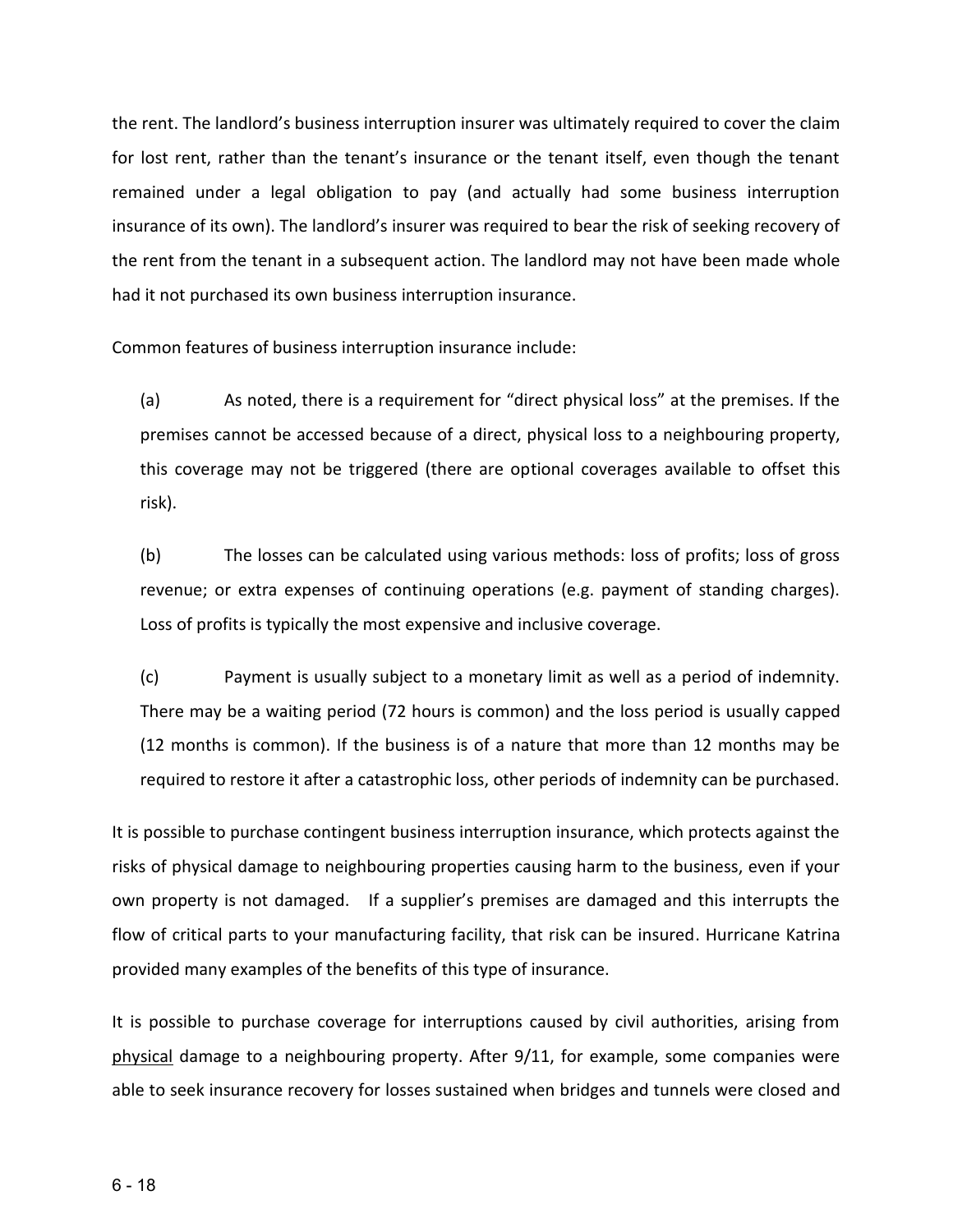access to the business was blocked. Since 9/11 this type of coverage has become rarer in the United States. There does not appear to be the same market-driven reduction in this coverage in Canada. Note, however, the requirement for physical damage blocking an access route would not qualify however long the disruption.

# **SUBROGATION - AN UGLY WORD THAT IS HARD TO SPELL**

Put simply, subrogation is the right of an insurance company to sue someone else in your name, seeking to recover the damages the insurance company has had to pay to you. It is the attempt by the insurance company to recover its payments from the at-fault party. In the leasing context, subrogation rights add complexity and confusion. Ideally, the lease should contain contractual indemnities and insurance requirements that extinguish subrogation rights and thereby maximize the efficiency of the insurance policies and reduce premiums for both parties.

The purpose of insurance is to compensate parties for unexpected loss. The purpose of subrogation is to transfer loss from an insurer to another party. That loss transfer component is of no real interest to a landlord or a tenant. The most efficient outcome after a large loss is for each party's insurer to pay their respective losses as quickly as possible, without the need to determine fault. Allocating fault will lead to delays in recovery and future litigation that will harm the landlord and tenant relationship. The provisions of the lease should complement the existence of the insurance coverage, to avoid future claims that will benefit only the insurance companies.

Mutual releases to the extent of insurance proceeds, combined with an explicit waiver of subrogation, will ensure that the insurers are on notice that they are expected to pay the claims promptly and not to devote inappropriate time and attention on seeking to blame the other party to the lease. Obviously, it is important to evaluate the potential size of the risks to make sure adequate limits of insurance are purchased, because any loss that is not covered by insurance would properly be the subject of an action between the parties, unless those are also released.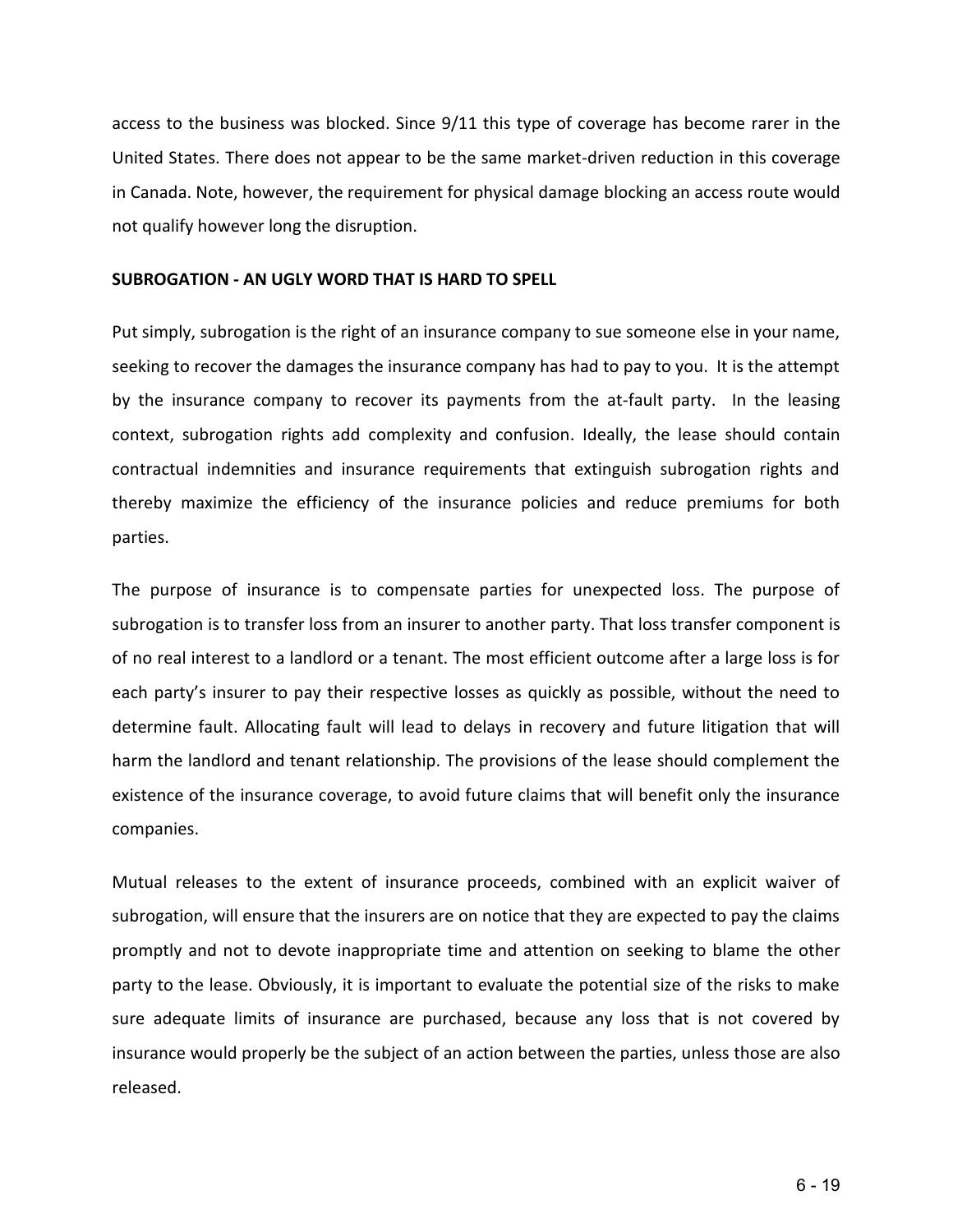It is critical to ensure that the lease contains an explicit waiver of subrogation clause. It may not be sufficient to include only a request that the insurance policy contain a waiver of subrogation clause since many insurers will not issue a policy containing such a clause. An explicit contractual waiver will, however, bind the insurance companies.

### **BUYING THE INSURANCE**

Negotiating the insurance provisions in leases is often acrimonious, as each side seeks to rely on its own well-established precedents. Making sure all the parties know who is in the best position to minimize risk, who is expected to bear the risk of loss and what activities are being carried on will smooth the process. The lawyers need to understand and discuss the nature of the businesses involved.

The most economically efficient lease from an insurance perspective is one that designates the insurance responsibility to the party most at risk or most in control of a risk. A stand-alone building may be more appropriately insured by the tenant. In a mall property it is much more important for the landlord to control the property insurance as its interest in the whole is much greater.

As a general rule, it is prudent to keep insurance clauses to what is capable of being achieved in the market. It is better practice to include provisions requiring the parties to demonstrate the existence, and renewal, of the various policies. It is even more important that the parties obtain proof of that insurance every single year.

The acquisition of the insurance is the obligation of the client. In this regard, the client's use of a knowledgeable broker is critical. A broker is in the best position to discuss the risks unique to the company and to find insurance options to best mitigate against those risks. The broker should be made to earn its commission. The lease provisions should be provided to the broker with instructions to acquire coverage that matches or exceeds the requirements.

The common practice is to obtain a Certificate of Insurance as the required proof of insurance under the lease. These are typically prepared by the broker. It is very common for these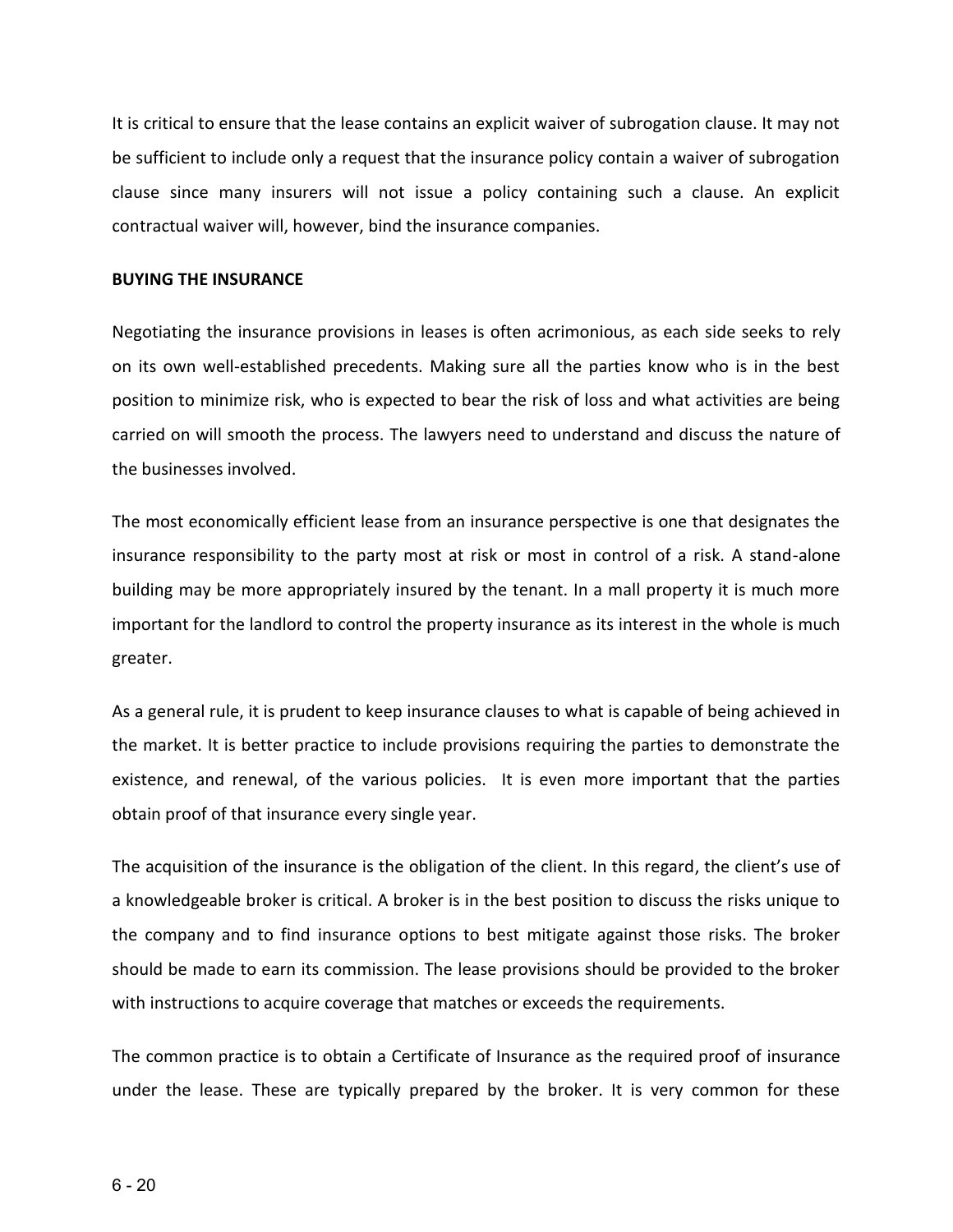certificates to contain errors. Often they will reference only one of the policies. There are different types of certificates for property policies and liability policies. Most importantly, there is case law demonstrating that a Certificate of Insurance is not necessarily evidence the policy has been issued. Most standard form Certificates contain warnings that the certificate is issued for information purposes only and only the actual policy wordings will bind the insurer. An error or omission in a Certificate can result in loss of coverage. It is strongly recommended that copies of actual Declarations pages and policy wordings be acquired prior to the lease effective date.

# **OTHER CONSIDERATIONS: MORTGAGEES AND PURCHASERS**

You must always consider the impact of what is negotiated in the lease from the perspective of mortgagees and future purchasers of the project. Mortgagees are very concerned with any provisions of a lease which could result in the amount of rent being reduced. The revenue generated from the lease will have an impact on the amount of a mortgage. If there is a chance (like the circumstance where you may negotiate an abatement clause) the rent will be reduced at some time in the future, the mortgagee may discount the value of the rent which can be collected. Similarly, a proposed purchaser of the project will seek a discount to market price if there are terms permitting an abatement or reduction of the rent.

The risk of abatement clauses impacting the mortgage or the sale price of the project can be mitigated with the appropriate insurance coverage and the requirement in the lease that any abatement or reduction in rent is subject to the landlord receiving the insurance proceeds.

# **WHAT IS A COMMERCIAL LEASING LAWYER'S RESPONSIBILITY REGARDING INSURANCE?**

Commercial leasing lawyers should ask their clients to have the lease provisions that have been negotiated between the landlord and tenant reviewed by the client's insurance broker. Particular emphasis should be placed on (but not limited to) provisions dealing with insurance, damage and destruction, abatement, and mutual releases and indemnities. The insurance broker is going to be familiar with the business of the landlord or tenant, as the case may be, where the risk to their business is and which of the risks can be reasonably insured for. The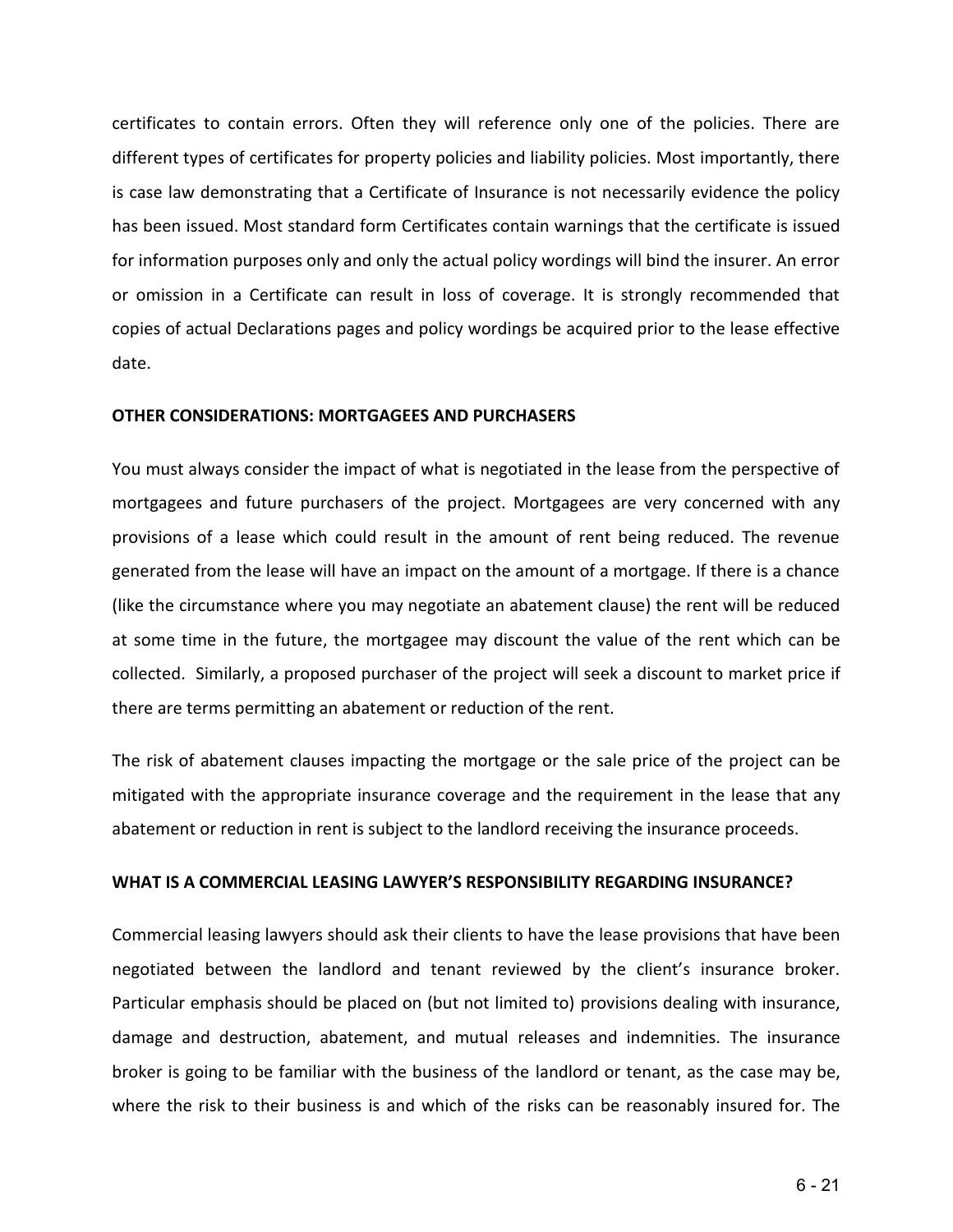landlord or tenant can then be offered the range of insurance options that meet both their business needs and their obligations under the lease.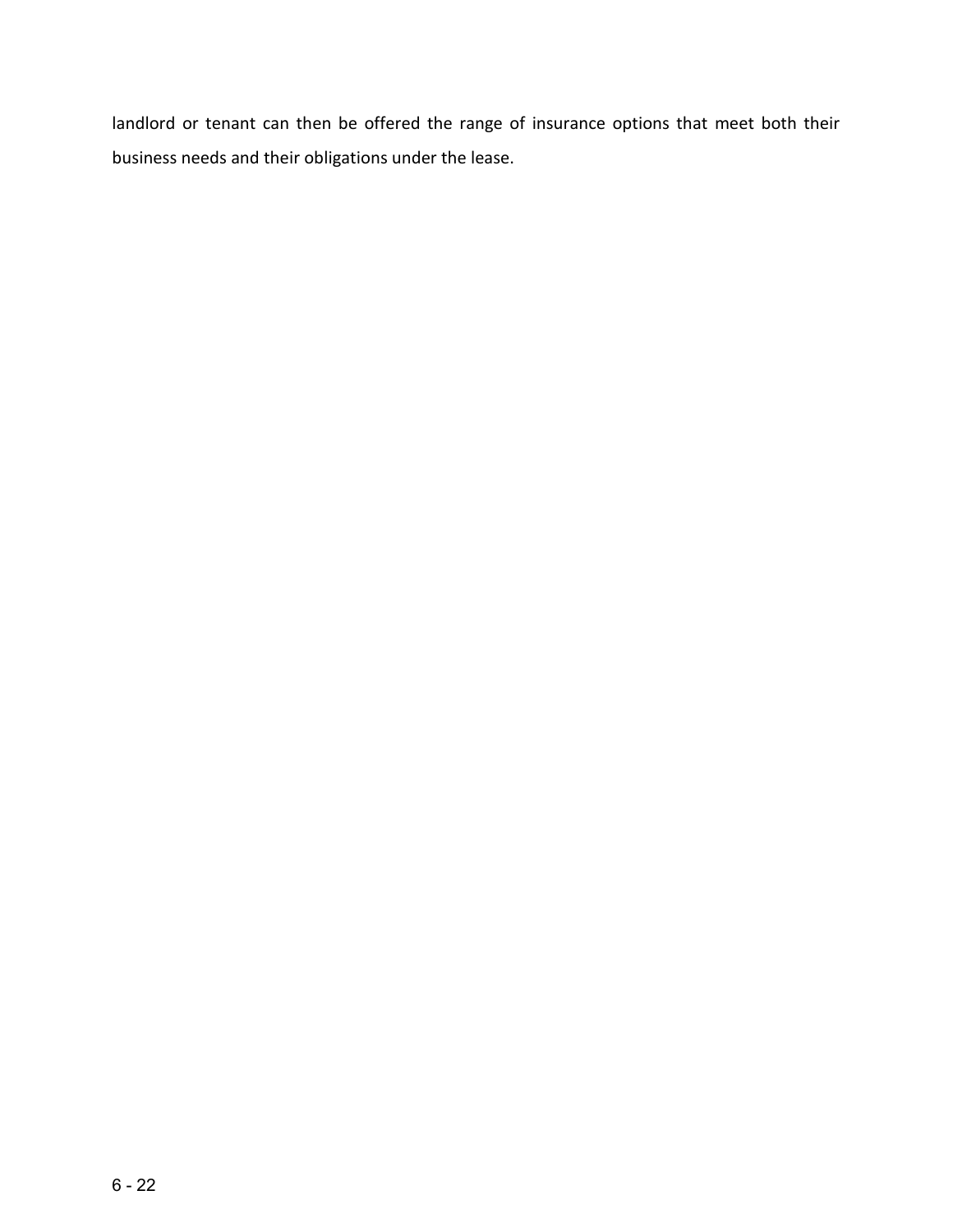# **BIBLIOGRAPHY**

### **Legislation**

*Expropriations Act*, RSO 1990, c E.26.

*Short Form of Leases Act*, RSO 1990, c S.11.

### **Jurisprudence**

*0707448 BC Ltd v Cascades Recovery Inc*, 2011 BCSC 1065.

*2224981 Ontario Inc v Intact Insurance Company*, 2016 ONCA 870.

*A Woessner Construction Co v Pacific Group Displays Ltd*, 2014 ABPC 13, 239 ACWS (3d) 759.

*Albamor Construction & Engineering Inc v Simone* (1995), 56 ACWS (3d) 759 (Ont Ct J (Gen Div)).

*Calloway REIT (Westgate) Inc v Michaels of Canada ULC* (2009), 175 ACWS (3d) 553 (Ont Sup Ct J).

*Canadian Medical Laboratories Ltd v Stabile* (1997), 69 ACWS (3d) 367 (Ont CA).

*Cross v Piggott* (1922), 69 DLR 107 (Man KB).

*DMX Plastics Ltd v Misco Holdings Inc* (2008), 172 ACWS (3d) 212, 76 RPR (4th) 300 (Ont Sup Ct J).

*Firth v B.D. Management Ltd* (1990), 73 DLR (4th) 375, 23 ACWS (3d) 208 (BCCA).

*Marvin Investments Ltd v Manitoba*, 2001 MBCA 133.

*Milne v Delta Foods* (1996), 1 RPR (3d) 150, 61 ACWS (3d) 587 (PEI Sup Ct).

*MNT Holdings Ltd v Bellano Ceramic Tile Co*, 2002 BCPC 81.

*Noble Scott Ltd v Murray*, 1925 OLR 595 aff'd ONCA.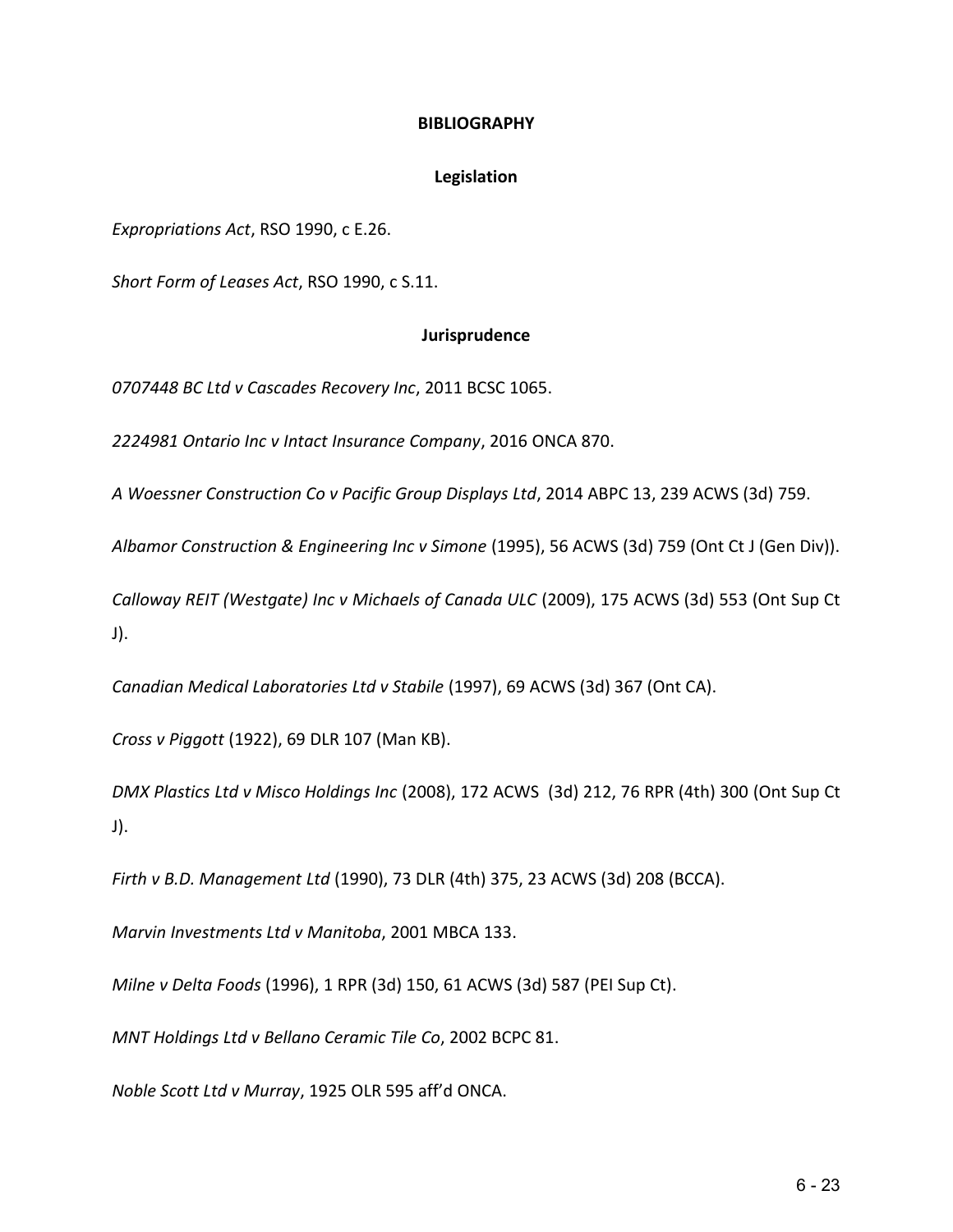*Winfield Developments Ltd v JER Associates Inc*, 36 Man R (2d) 301, 36 ACWS (2d) 310 (QB).

# **Secondary Sources**

Haber, Harvey M., Q.C., LSM. *Tenant's Rights and Remedies in a Commercial Lease – a Practical Guide*, 2d ed (Toronto: Canada Law Book, 2014).

McConnell, Rose H. *Ontario Real Estate Law Guide*, vol 3 (Toronto: LexisNexis Canada, 2015).

Michaeloff, Dawn. *Insurance and Risk Management in Commercial Leasing* (Aurora: Canada Law Book, 2009).

Olson, Richard. *A Commercial Tenancy Handbook*, Vol 1 (Toronto: Carswell, 2004).

Roberts, Harry. *Riley on Business Interruption Insurance*, 9th ed (London: Sweet & Maxwell, 2011).

# **News Articles**

Schneier, Matthew, "How Fifth Avenue Is Coping", *The New York Times* (23 Nov 2016) online: The New York Times <http://www.nytimes.com>.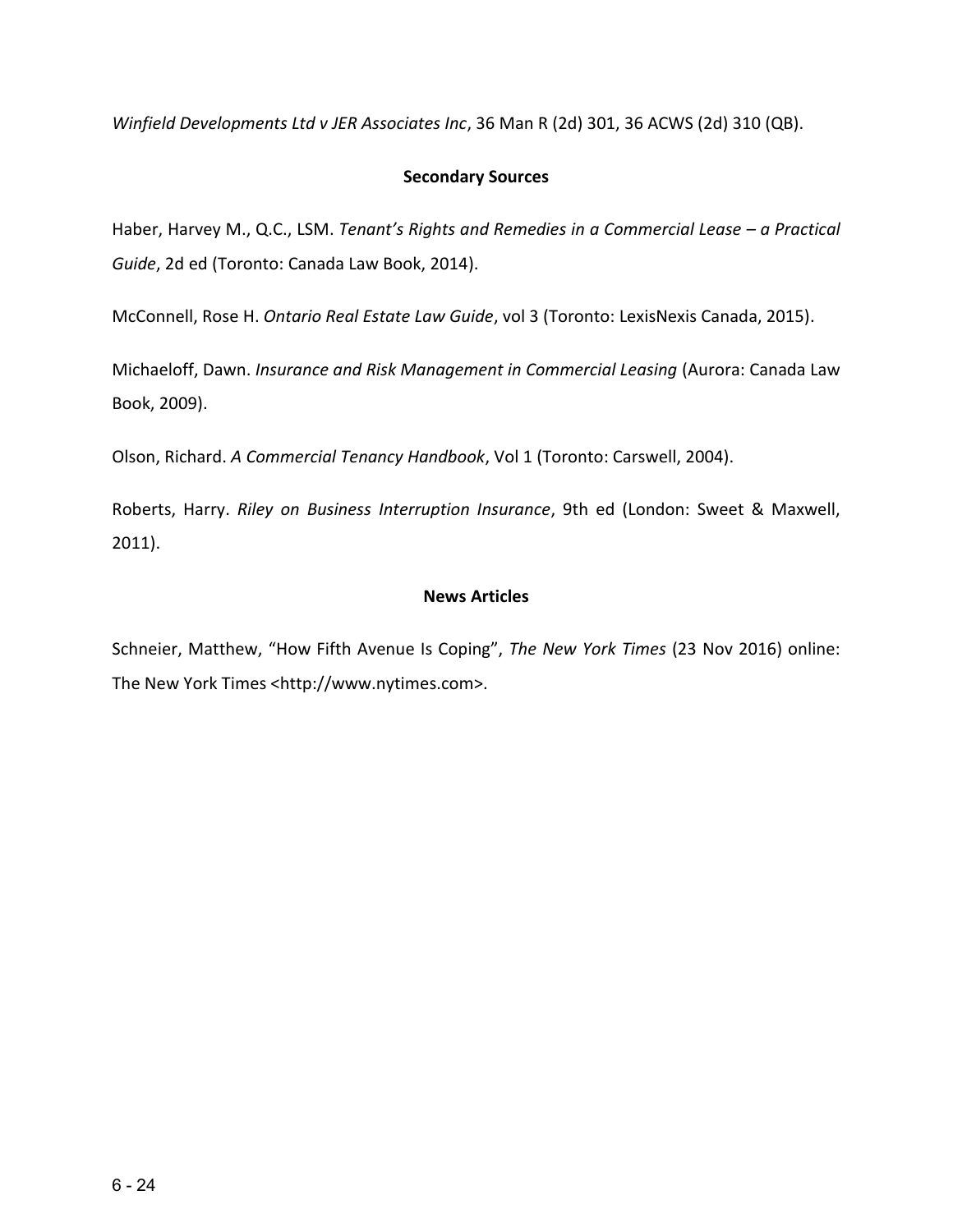### **Appendix - Endnotes**

<sup>6</sup> *DMX Plastics*, *supra* note 5 at paras 13-18, 73.

l

8 *Ibid* at paras 75, 82.

<sup>12</sup> *Ibid* at para 6.

<sup>13</sup> *Ibid* at para 17.

<sup>14</sup> See, for example, *Calloway REIT (Westgate) Inc v Michaels of Canada ULC* (2009), 175 ACWS (3d) 553 (Ont Sup Ct J). One of the issues in the case was the enforceability of two articles in the lease. One of the articles provided for liquidated damages in case the actual completion date of buildings in the shopping centre was after the contemplated completion date. The other article provided for liquidated damages in the form of an abatement of rent. At paras 84-89, the Court outlined the common law and equitable principles on whether a provision in an agreement constitutes a penalty. At common law, if the stipulated remedy represents a genuine attempt to estimate the damages that the innocent party would suffer in the event of a breach, it will be enforced. If it is extravagant and unconscionable in amount in comparison with the greatest loss that could be proved to have followed from the breach, it is a penalty. Equity also requires that the sum forfeited be out of all proportion to the damage. However, equity focuses on the time of the breach rather than the time the contract was entered into and considers whether it is unconscionable for the innocent party to retain the money forfeited. The Court held that the two articles were not penalties.

<sup>15</sup> Although not abatement cases, a number of decisions illustrate the importance of considering the ability to carry out the proposed use. *Canadian Medical Laboratories Ltd v Stabile* (1997), 69 ACWS (3d) 367 (Ont CA) is one such case. The tenant brought an action for rescission of the 10-year lease it had entered. The use clause in the lease provided for use of the premises as a laboratory. The action failed. The lease did not make any stipulations concerning zoning. Although specific uses were referred to in the lease, no representations were made regarding the zoning required to support those uses. There was a specific clause stipulating against collateral warranties or representations. See also *Milne v Delta Foods* (1996), 1 RPR (3d) 150, 61 ACWS (3d) 587 (PEI Sup Ct) for the proposition that the duty to ensure the fitness of the premises for the intended purpose lies with the tenant (para 23). See also *0707448 BC Ltd v Cascades Recovery Inc*, 2011 BCSC 1065, where the British Columbia Supreme Court affirmed the principle that there is no implied warranty in a lease that the premises are fit for the lessee's purpose, even where known to the landlord (para 93).

<sup>16</sup> Section 34 (1) of the *Expropriations Act*, RSO 1990, c E.26 provides that subject to s 34(2), where only part of the interest of a lessee is expropriated, the lessee's obligation to pay rent under the lease shall be abated proportionately, as determined by the Ontario Municipal Board. Subsection 34(2) provides that where all the interest of a lessee in land is expropriated or where part of the lessee's interest is expropriated and the expropriation renders the remaining part of the lessee's interest unfit for the purposes of the lease, as determined by the Board, the lease shall be deemed to be frustrated from the date of the expropriation.

<sup>1</sup> This is what happened in *2224981 Ontario Inc v Intact Insurance Company*, 2016 ONCA 870.

<sup>2</sup> Rose H McConnell, *Ontario Real Estate Law Guide*, vol 3 (Toronto: LexisNexis Canada, 2015) at 53,735.

<sup>3</sup> See *Winfield Developments Ltd v JER Associates Inc*, 36 Man R (2d) 301, 36 ACWS (2d) 310 (QB) (where the landlord's failure to provide adequate air conditioning did not justify unilateral withholding of rent, paras 25, 28); *Cross v Piggott* (1922), 69 DLR 107 (Man KB) (where, in the context of a residential tenancy, heating issues did not constitute an eviction, as on each occasion when complaint was made of insufficient heat the default was promptly remedied, paras 11 and 13); *Marvin Investments Ltd v Manitoba*, 2001 MBCA 133.

<sup>4</sup> *Firth v B.D. Management Ltd* (1990), 73 DLR (4th) 375, 23 ACWS (3d) 208 (BCCA) at para 16.

<sup>5</sup> *DMX Plastics Ltd v Misco Holdings Inc*, (2008) 172 ACWS (3d) 212, 76 RPR (4th) 300 (Ont Sup Ct J) [*DMX Plastics*]. For a similar fact scenario also resulting in rent abatement, see *A Woessner Construction Co v Pacific Group Displays Ltd,* 2014 ABPC 13, 239 ACWS (3d) 759.

<sup>7</sup> *Ibid* at para 18.

<sup>9</sup> *Ibid* at para 82.

<sup>10</sup> 2002 BCPC 81 [*MNT Holdings*]; See also *Albamor Construction & Engineering Inc v Simone* (1995), 56 ACWS (3d) 759 (Ont Ct J (Gen Div)).

<sup>11</sup> *MNT Holdings*, *supra* note 10 at para 21.